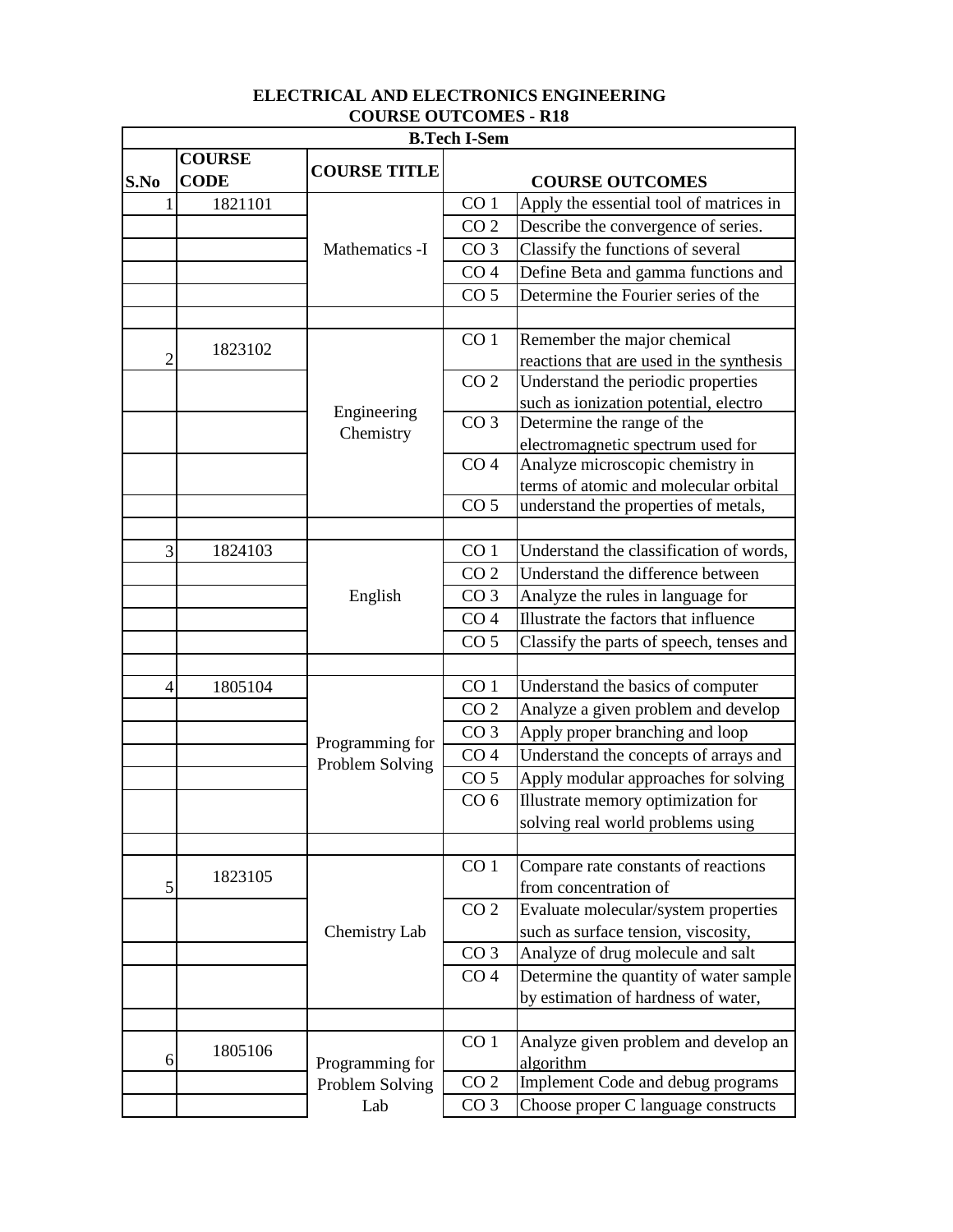|      |                              |                           | CO <sub>4</sub>                  | Organize and implement                                                           |
|------|------------------------------|---------------------------|----------------------------------|----------------------------------------------------------------------------------|
|      |                              |                           |                                  |                                                                                  |
| 7    | 1824107                      |                           | CO <sub>1</sub>                  | Describe objects, places and persons.                                            |
|      |                              |                           | CO <sub>2</sub>                  | Understand the listening process and                                             |
|      |                              | English Lab               | CO <sub>3</sub>                  | Analyze phonetics with examples                                                  |
|      |                              |                           | CO <sub>4</sub>                  | Illustrate different modes of                                                    |
|      |                              |                           | CO <sub>5</sub>                  | <b>Classify LSRW skills</b>                                                      |
|      |                              |                           | <b>B.Tech II-Sem</b>             |                                                                                  |
| S.No | <b>COURSE</b><br><b>CODE</b> | <b>COURSE TITLE</b>       |                                  | <b>COURSE OUTCOMES</b>                                                           |
| 8    | 1821201                      |                           | CO <sub>1</sub>                  | Solve the first order differential                                               |
|      |                              |                           | CO <sub>2</sub>                  | Solve linear differential equations with                                         |
|      |                              | Mathematics - II          | CO <sub>3</sub>                  | Apply Laplace Transforms in                                                      |
|      |                              |                           | CO <sub>4</sub>                  | Evaluation of multiple integrals.                                                |
|      |                              |                           | CO <sub>5</sub>                  | <b>Understand Vector Calculus concepts</b>                                       |
|      |                              |                           |                                  |                                                                                  |
|      | 1822202                      |                           | CO <sub>1</sub>                  | Understand the fundamentals of                                                   |
| 9    |                              |                           |                                  | materials testing using Interference and                                         |
|      |                              | Engineering               | CO <sub>2</sub>                  | Identify the working elements of                                                 |
|      |                              | Physics                   | CO <sub>3</sub>                  | Apply the fundamental physical                                                   |
|      |                              |                           | CO <sub>4</sub>                  | Compare semiconductors in different                                              |
|      |                              |                           |                                  | realms of physics and their applications                                         |
|      |                              |                           |                                  |                                                                                  |
|      | 1802203                      |                           | CO <sub>1</sub>                  | Understand the basic fundamentals of                                             |
| 10   |                              |                           |                                  | DC circuits, network reduction                                                   |
|      |                              | <b>Basic Electrical</b>   | CO <sub>2</sub>                  | Understand the basic fundamentals of                                             |
|      |                              | Engineering               | CO <sub>3</sub>                  | Determine currents, voltage using                                                |
|      |                              |                           |                                  | mesh and nodal analysis, maximum                                                 |
|      |                              |                           | CO <sub>4</sub>                  | Obtain self and mutual inductances for                                           |
|      |                              |                           |                                  | magnetic circuits, incidence matrix,                                             |
|      |                              |                           |                                  |                                                                                  |
| 11   | 1803204                      |                           | CO <sub>1</sub>                  | Understand CAD drafting and editing                                              |
|      |                              |                           | CO <sub>2</sub>                  | tools along with page templates ,title<br>Understand basic theory of projections |
|      |                              | Engineering<br>Graphics & |                                  | related to points, lines, planes and                                             |
|      |                              | Design                    | CO <sub>3</sub>                  | Describe the geometric details of                                                |
|      |                              |                           |                                  | engineering objects & become familiar                                            |
|      |                              |                           | CO <sub>4</sub>                  | Analyze various sectional views and                                              |
|      |                              |                           |                                  |                                                                                  |
|      |                              |                           | CO <sub>1</sub>                  | Understand the concept of energy gap,                                            |
| 12   | 1822205                      |                           | B-H curve, and synthesis of nano |                                                                                  |
|      |                              | Engineering               | CO <sub>2</sub>                  | Develop the characteristics of various                                           |
|      |                              | Physics Lab               |                                  | materials in a practical manner and                                              |
|      |                              |                           | CO <sub>3</sub>                  | Evaluate the application of                                                      |
|      |                              |                           |                                  |                                                                                  |
|      |                              |                           | CO <sub>1</sub>                  | Understand the Kirchhoff's laws                                                  |
| 13   | 1802206                      |                           |                                  | theoretically and practically for any                                            |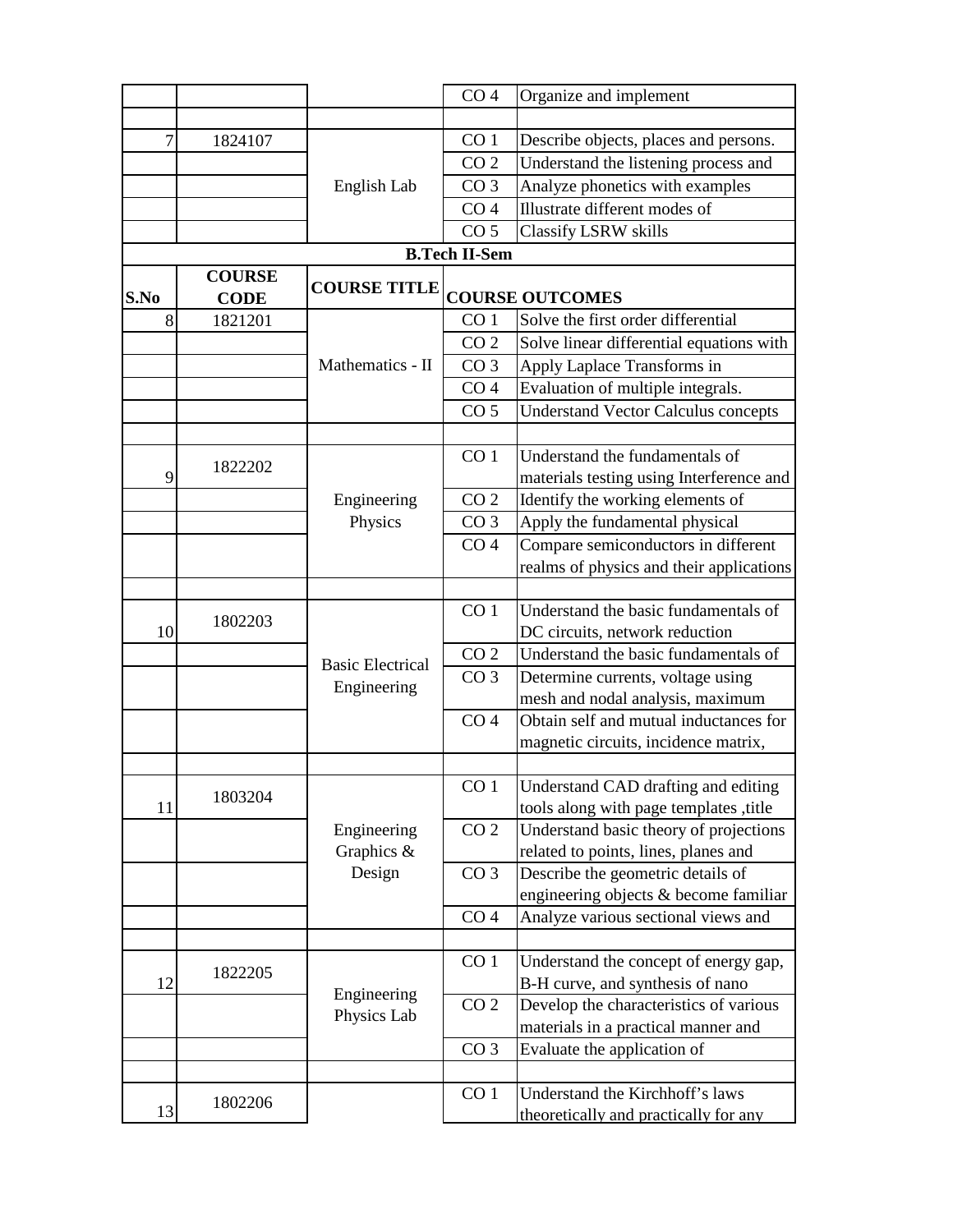|      |               | <b>Basic Electrical</b>   | CO <sub>2</sub>       | Determine R,L $\&$ C parameters for a                        |
|------|---------------|---------------------------|-----------------------|--------------------------------------------------------------|
|      |               | <b>Engineering Lab</b>    |                       | given RLC series circuit and value of                        |
|      |               |                           | CO <sub>3</sub>       | Determine the active, reactive and                           |
|      |               |                           | CO <sub>4</sub>       | Apply theorems for a given DC circuits                       |
|      |               |                           |                       |                                                              |
|      |               |                           | CO <sub>1</sub>       | Understand the knowledge of the                              |
|      |               |                           |                       | dimensional accuracies and tolerances                        |
|      | 1803207       |                           |                       | applicable for different manufacturing                       |
| 14   |               | Workshop &                |                       | processes.                                                   |
|      |               | Manufacturing             | CO <sub>2</sub>       | Identify different manufacturing                             |
|      |               | Practices                 |                       | processes which are commonly                                 |
|      |               |                           | CO <sub>3</sub>       | Gain practical knowledge by doing                            |
|      |               |                           |                       | house wiring such as connecting one                          |
|      |               |                           |                       | lamp with one switch, connecting two                         |
|      |               |                           | <b>B.Tech III-Sem</b> |                                                              |
|      | <b>COURSE</b> |                           |                       |                                                              |
| S.No | <b>CODE</b>   | <b>COURSE TITLE</b>       |                       | <b>COURSE OUTCOMES</b>                                       |
|      |               |                           | CO <sub>1</sub>       | Understand the cells, its structure and                      |
| 15   | 1823301       |                           |                       | function, different types of cells and                       |
|      |               |                           | CO <sub>2</sub>       | Explain about biomolecules its                               |
|      |               |                           |                       | structure and function and their role in                     |
|      |               |                           |                       | a living organism How biomolecules                           |
|      |               | <b>Biology</b> for        | CO <sub>3</sub>       | Demonstrate the concept of biology                           |
|      |               | Engineers                 |                       | and its uses in combination with                             |
|      |               |                           |                       |                                                              |
|      |               |                           |                       | different technologies for production of                     |
|      |               |                           | CO <sub>4</sub>       | Illustrate about genes and genetic                           |
|      |               |                           |                       | materials (DNA & RNA) present in                             |
|      |               |                           |                       | living organisms and how they                                |
|      |               |                           | CO <sub>1</sub>       |                                                              |
| 16   | 1814302       |                           |                       | Understand the principles of                                 |
|      |               | <b>Electronic Devices</b> | CO <sub>2</sub>       | semiconductor devices.<br>Apply semiconductor devices in the |
|      |               | & Circuits                |                       |                                                              |
|      |               |                           | CO <sub>3</sub>       | Analyze electronic circuits using                            |
|      |               |                           | CO <sub>4</sub>       | Illustrate frequency response of                             |
|      |               |                           |                       |                                                              |
|      | 1802303       |                           | CO <sub>1</sub>       | Understand the basic concepts of three                       |
| 17   |               |                           |                       | phase circuits, resonance, network                           |
|      |               | <b>Electrical Circuit</b> | CO <sub>2</sub>       | Solve DC & AC circuits by using                              |
|      |               | Analysis                  | CO <sub>3</sub>       | Analyse R-L, R-C and R-L-C circuits                          |
|      |               |                           | CO <sub>4</sub>       | Evaluate the voltage, Current and                            |
|      |               |                           | CO <sub>5</sub>       | Analyse two port circuit behaviour for                       |
|      |               |                           |                       |                                                              |
|      | 1802304       |                           | CO <sub>1</sub>       | Understand the concepts of                                   |
| 18   |               |                           |                       | electrostatic and magneto static fields                      |
|      |               |                           | CO <sub>2</sub>       | Apply maxwell's equations for time                           |
|      |               |                           | CO <sub>3</sub>       | Analyse divergence of electric field,                        |
|      |               | Electromagnetic           |                       | boundary conditions and polarization                         |
|      |               |                           |                       |                                                              |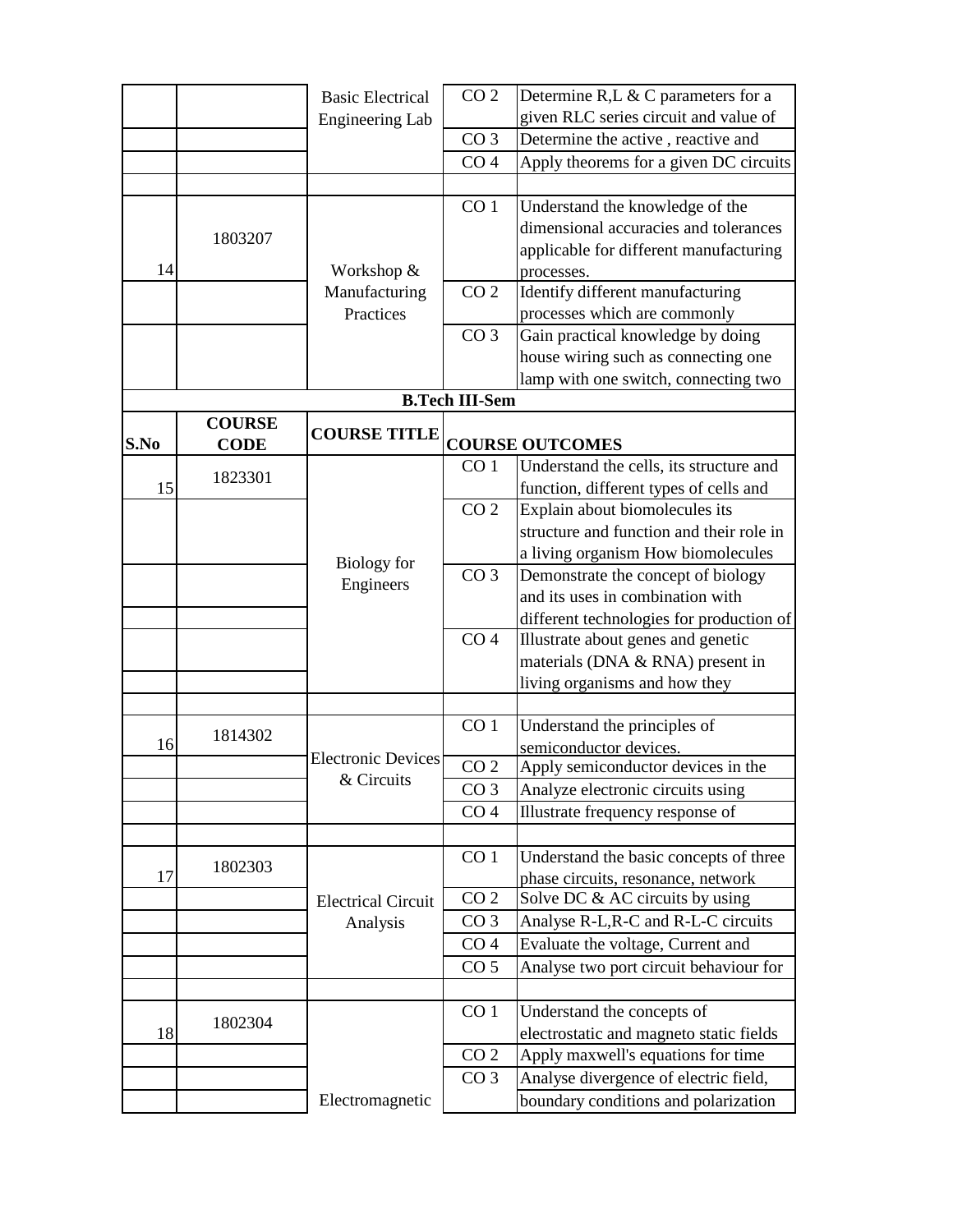|                                      |             | Fields                     | CO <sub>4</sub>      | Analyse curl of magnetic field, force    |
|--------------------------------------|-------------|----------------------------|----------------------|------------------------------------------|
|                                      |             |                            |                      | on a current carrying conductor and      |
|                                      |             |                            | CO <sub>5</sub>      | Evaluate electric and magnetic fields    |
|                                      |             |                            |                      | by various laws for time variant and     |
|                                      |             |                            | CO <sub>6</sub>      | Solve the problems on force due to       |
|                                      |             |                            |                      |                                          |
|                                      |             |                            | CO <sub>1</sub>      | Understand the principle, operation and  |
| 19                                   | 1802305     |                            |                      | constructional details of dc machines    |
|                                      |             |                            | CO <sub>2</sub>      | Analyse the characteristics of dc        |
|                                      |             | Electrical<br>Machines-I   |                      | machines, phasor diagrams and parallel   |
|                                      |             |                            | CO <sub>3</sub>      | Compare losses and efficiency by         |
|                                      |             |                            |                      | conducting different test on dc          |
|                                      |             |                            | CO <sub>4</sub>      | Choose different types of connections    |
|                                      |             |                            |                      |                                          |
|                                      |             |                            | CO <sub>1</sub>      | Understand the basic concepts of         |
| 20                                   | 1802306     |                            |                      | various generating systems and its load  |
|                                      |             |                            | CO <sub>2</sub>      | Understand the construction and types    |
|                                      |             | Power Systems-I            | CO <sub>3</sub>      | Analyse the mechanical aspects of        |
|                                      |             |                            | CO <sub>4</sub>      | Evaluate inductance and capacitance of   |
|                                      |             |                            |                      | transmission lines and grading of        |
|                                      |             |                            | CO <sub>5</sub>      | Determine the cost of electrical energy, |
|                                      |             |                            |                      |                                          |
|                                      |             | <b>Electrical Circuits</b> | CO <sub>1</sub>      | Verify DC and AC circuits using          |
|                                      | 1802307     |                            |                      | <b>MATLAB/SIMULINK</b>                   |
| 21                                   |             | Analysis Lab               |                      |                                          |
|                                      |             |                            | CO <sub>2</sub>      | Apply theorems for DC and AC             |
|                                      |             |                            | CO <sub>3</sub>      | Analyse transient response behaviour     |
|                                      |             |                            | CO <sub>4</sub>      | Determine the two port parameters        |
|                                      |             |                            |                      |                                          |
|                                      |             |                            | CO <sub>1</sub>      | Verify the characteristics of various    |
|                                      | 1814308     |                            |                      | electronic devices such as Diodes, BJT   |
| 22                                   |             | <b>Electronic Devices</b>  |                      | and FET.                                 |
|                                      |             | & Circuits Lab             | CO <sub>2</sub>      | Analyze the frequency response of        |
|                                      |             |                            | CO <sub>3</sub>      | Examine the load characteristics of      |
|                                      |             |                            | CO <sub>4</sub>      | Demonstrate the working of oscillators.  |
|                                      |             |                            |                      |                                          |
| 23                                   | 1824309     |                            | CO <sub>1</sub>      | Describe the attributes of soft skills.  |
|                                      |             |                            | CO <sub>2</sub>      | Understand the importance of soft        |
|                                      |             | Soft Skills Lab            | CO <sub>3</sub>      | Analyze the reasons for stress and       |
|                                      |             |                            | CO <sub>4</sub>      | Illustrate the points in multi tasks and |
|                                      |             |                            | CO <sub>5</sub>      | Classify communication, motivation,      |
|                                      |             |                            |                      | teamwork, time management, work          |
|                                      |             |                            | <b>B.Tech IV-Sem</b> |                                          |
| <b>COURSE</b><br><b>COURSE TITLE</b> |             |                            |                      |                                          |
| S.No                                 | <b>CODE</b> |                            |                      | <b>COURSE OUTCOMES</b>                   |
| 24                                   | 1821401     |                            | CO <sub>1</sub>      | Understand analytic function,            |
|                                      |             |                            | CO <sub>2</sub>      | Discuss the various special              |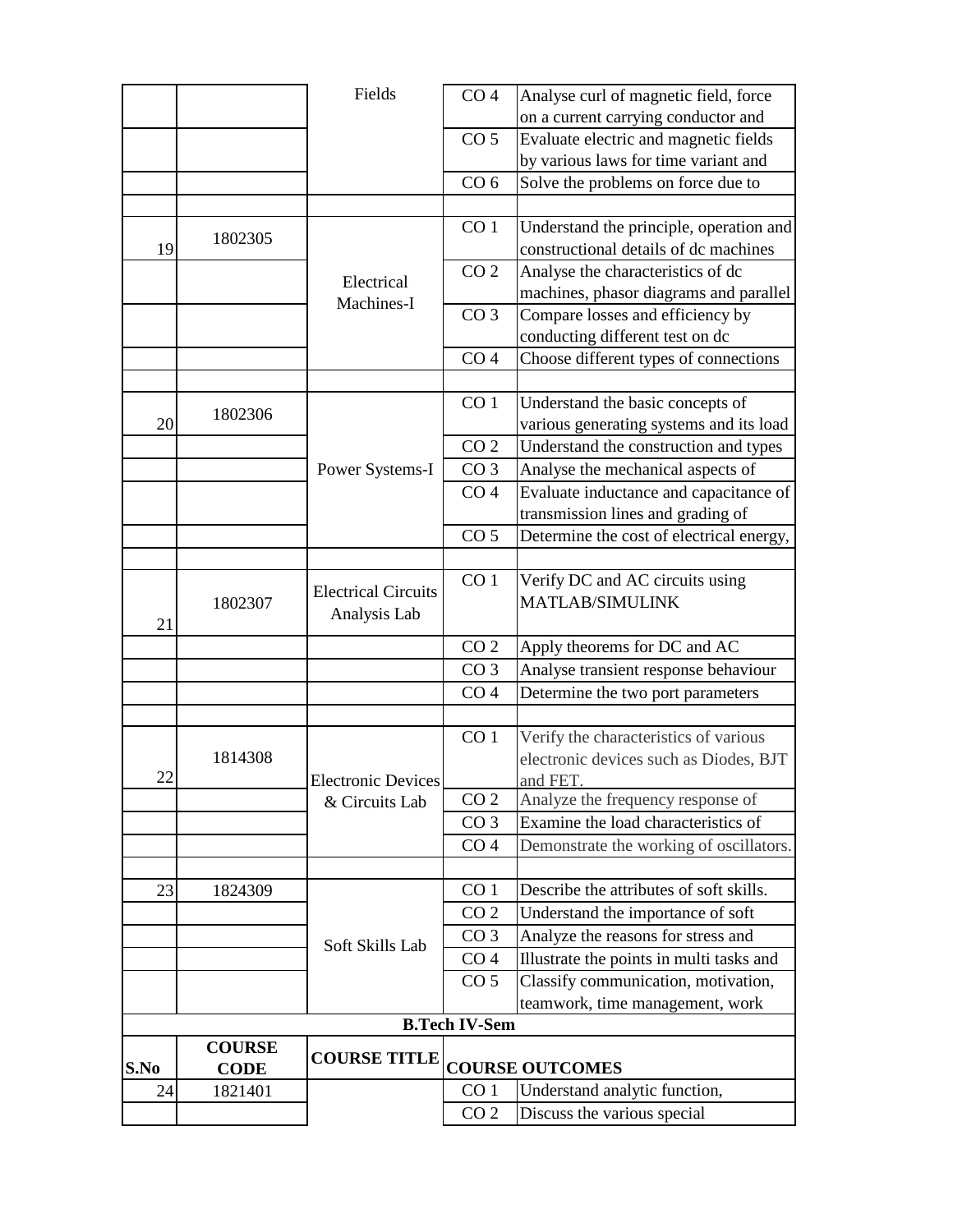|    |         | Mathematics - III      | CO <sub>3</sub> | Determine the differentiation of        |
|----|---------|------------------------|-----------------|-----------------------------------------|
|    |         |                        | CO <sub>4</sub> | Solve Bessel and Legendre equations     |
|    |         |                        | CO <sub>5</sub> | Analyze images from z-plane to w-       |
|    |         |                        |                 |                                         |
| 25 | 1814402 |                        | CO <sub>1</sub> | Understand various number systems       |
|    |         |                        | CO <sub>2</sub> | Apply K-map to simplify Boolean         |
|    |         | Digital System         | CO <sub>3</sub> | Design combinational logic circuits     |
|    |         | Design                 | CO <sub>4</sub> | Design synchronous sequential logic     |
|    |         |                        | CO <sub>5</sub> | Realize Switching functions using       |
|    |         |                        |                 |                                         |
| 26 | 1802403 |                        | CO <sub>1</sub> | Classify the types of instruments and   |
|    |         |                        | CO <sub>2</sub> | Choose suitable instrument to measure   |
|    |         | Electrical             |                 | Voltage, Current, Power, Energy and     |
|    |         | Measurements           | CO <sub>3</sub> | Determine circuit parameters using      |
|    |         |                        | CO <sub>4</sub> | Measure Phase angle errors from CT's    |
|    |         |                        |                 | and PT's, magnitude and frequency       |
|    |         |                        |                 |                                         |
|    |         |                        | CO <sub>1</sub> | Understand modelling of physical        |
| 27 | 1802404 |                        |                 | systems, time and frequency domain      |
|    |         |                        | CO <sub>2</sub> | Analyze the stability of the system in  |
|    |         | <b>Control Systems</b> | CO <sub>3</sub> | Evaluate the transfer function using    |
|    |         |                        |                 | block diagram reduction technique and   |
|    |         |                        | CO <sub>4</sub> | Design lag, lead, lag-lead              |
|    |         |                        |                 |                                         |
|    |         |                        | CO <sub>1</sub> | Understand Constructional details,      |
| 28 | 1802405 |                        |                 | working, characteristics, starting      |
|    |         | Electrical             | CO <sub>2</sub> | Distinguish torque-speed curves and     |
|    |         | $Machines - II$        | CO <sub>3</sub> | Analyze the regulation,                 |
|    |         |                        |                 | synchronization, hunting of             |
|    |         |                        | CO <sub>4</sub> | Evaluate the performance of three       |
|    |         |                        |                 | phase induction machines and            |
|    |         |                        |                 |                                         |
|    |         |                        | CO <sub>1</sub> | Understand various transmission lines,  |
|    | 1802406 |                        |                 | the formulation of impedance and        |
| 29 |         |                        |                 | admittance bus matrices for a power     |
|    |         | Power Systems - II     | CO <sub>2</sub> | Evaluate the performances of            |
|    |         |                        |                 | transmission lines and Ybus for a given |
|    |         |                        | CO <sub>3</sub> | Analyze per unit quantities and fault   |
|    |         |                        | CO <sub>4</sub> | Investigate the load flow studies using |
|    |         |                        |                 |                                         |
|    |         |                        | CO <sub>1</sub> | Compare and calibrate various           |
|    | 1802407 | Electrical             |                 | measuring Instruments                   |
| 30 |         | Measurements Lab       |                 |                                         |
|    |         |                        | CO <sub>2</sub> | Identify balanced conditions among      |
|    |         |                        | CO <sub>3</sub> | Measure the percentage errors among     |
|    |         |                        |                 |                                         |